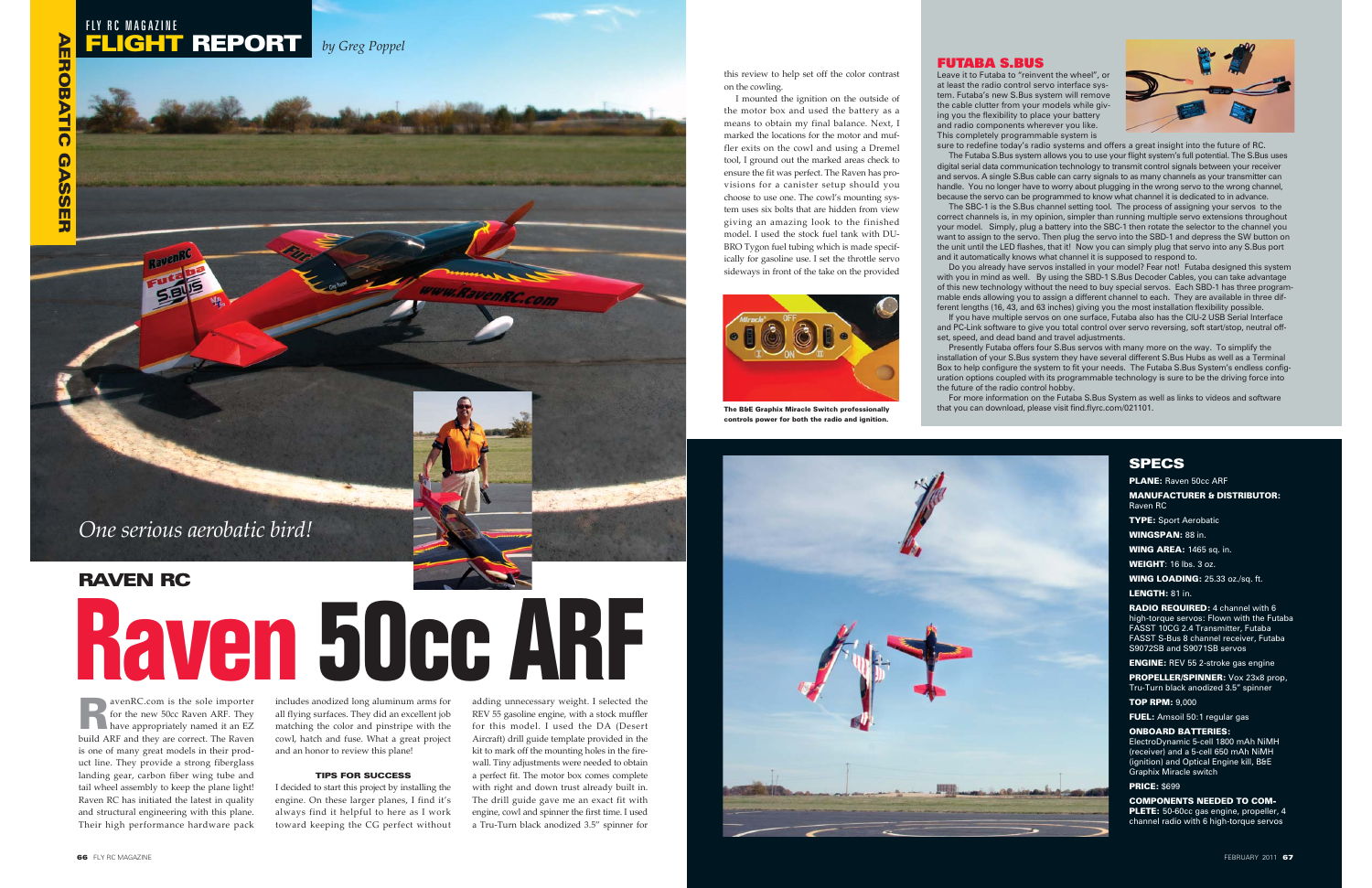mounting plate. The choke was routed out of the front of the cowling.

The landing gear and tail wheel assembly was very easy. Everything lined up perfectly. Make sure to use a little Loctite on the screws to prevent them from vibrating loose. The wing assembly was next. The control surfaces come pre-hinged so I put together the black anodized arms with the adjustable stainless steel pushrods and installed them on each aileron. The supplied control arms attach to the factory round Futaba servo horns providing great 3D throws. The wings are held to the fuselage with a carbon fiber wing tube makes and bolts fasten them in place. The stabilizer assembly also came prehinged. Assembly was equally as simple by just adding the hardware and long servo

> arms which really does make this an "EZ build". The stabs are removable as well with two 3mm screws per side.

> I used thick Anchor Adhesive CA to glue the rudder into the vertical fin. Raven RC provided very nice aluminum stand-off hardware for rudder's pull-pull connection, and a cambered aluminum arm for the rudder servo. The pull-pull cables were of equal high-quality with ball links and stainless crimps to hold them in place.

> I am using the Futaba 10CG 2.4 FASST transmitter with the 8 channel FASST S- Bus receiver on this model. The Futaba S-Bus really simplifies the wiring in a model using a single 10 amp wire to connect to all the servos. I used the Futaba S9072SB and S9071SB digital servos. The S-Bus system offers a programmer so you can select what you want each servo to be, i.e. aileron, rud

der, elevator. Once programmed, you can plug each servo into any S-Bus servo exten sion and the system automatically knows what the role of that servo is. I used a B&E Graphix Miracle Switch. This switch is as fine as they come. It has aluminum housing

This plane is the flagship model for Raven RC for a reason. The flight performance and aerobatic capabilities are virtually unlimited. This is a plane that can be setup to truly match your skill level. If you are just starting to fly aerobatics, you will love the stable flight characteristics of the Raven which make it a great plane even for the pros keep their fingers in check!

With the wings, stabs and engine all on the thrust line, the rolls are very axial and true. Inverted flat spins can almost climb. This is a well balanced model, flying out of the box with no trim changes. I dialed in 30% expo in the elevator, 30% on the ailerons and 40% on the rudder for high rates. I have zero expo on each surface for low rates.



The tail wheel, just like the rest of the contro hardware that is included with the kit is very high quality with performance in mind.

The slow flight characteristics are a dream and it did not take long to calm my nerves, and the fear of the dreaded snap when flying slow, zero-lift maneuvers. This plane was built for harriers, hovering and torque-rolls. When flying a torque roll it flies like it is hanging from a string, very axial and stable requiring only minor corrections to keep it on task. I had a ball flying flat spins, both upright and inverted. They are very easy to enter and even easier to recover from. Knife edge spins were also very predictable. The slow rolls were graceful and beautiful and could be flown as long as you like. The REV 55 engine gave me all the performance I needed and more!

The Raven is an airplane that can easily take your flying skills to the next level. It can also be a great practice plane for high level competition where it may not always be practical to drag a 150cc model to the field. It is a very high quality, well designed model that looks as great as it flies.

#### AIRBORNE

#### RAVEN RC 50CC ARF

#### REV 55 Engine

The REV 55 engine is a joint venture with a company that has been building RC engine for years, has a great reputation and could make the changes for Precision Aerobatics, and so the REV Engine line was born. A high level of machine work and engineering goes into each of their engines to provide greater power to weight and acceleration. At 16.3 lbs. the REV 55 provided unlimited vertical and the reliable performance you need for those down on the deck flights. For more information please visit find.flyrc.com/021102.



Capacity: 55cc Configuration: 2 stroke single cylinder air cooled Carburetor: Walbro vacuum pump **Ignition:** RCEXL ignition system (CDI) Power supply:  $4.8V - 6V$  battery pack Weight: 1,406g engine, 120g ignition, 92g muffler Maximum rpm: 9,000 RPM Idle rpm: Approx 1200-1300 RPM Gasoline/Petrol: Pre-mixed 87-91 Octane unleaded mixed with high quality 2 stroke synthetic oil

#### PROPELLER SELECTION

Break-in: Vox 22x8 laminated wood After break-in: Vox 22x8, 22x10, 23x8, 23x10,24x8 laminated wood or Carbon